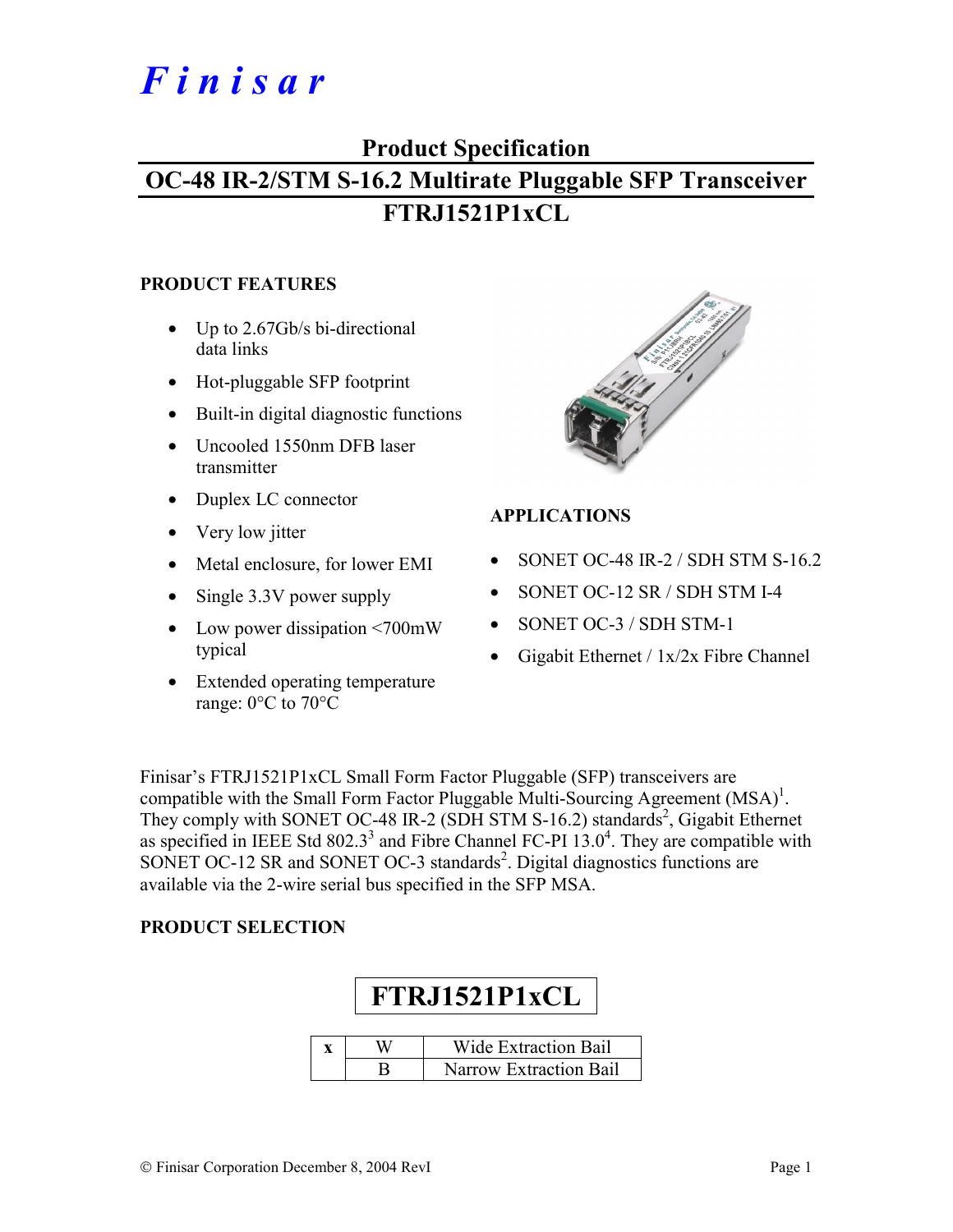#### **I. Pin Descriptions**

| Pin            | <b>Symbol</b>    | <b>Name/Description</b>                                        |                |  |  |
|----------------|------------------|----------------------------------------------------------------|----------------|--|--|
|                | $\rm V_{EET}$    | Transmitter Ground (Common with Receiver Ground)               |                |  |  |
| $\overline{2}$ | $T_{FAULT}$      | Transmitter Fault. Not supported.                              |                |  |  |
| $\overline{3}$ | $T_{\text{DIS}}$ | Transmitter Disable. Laser output disabled on high or open.    | $\overline{2}$ |  |  |
| $\overline{4}$ | $MOD$ DEF $(2)$  | Module Definition 2. Data line for Serial ID.                  | 3              |  |  |
| 5              | $MOD$ DEF $(1)$  | Module Definition 1. Clock line for Serial ID.                 | 3              |  |  |
| 6              | $MOD$ $DEF(0)$   | Module Definition 0. Grounded within the module.               | 3              |  |  |
| 7              | Rate Select      | No connection required                                         | 4              |  |  |
| 8              | LOS              | Loss of Signal indication. Logic 0 indicates normal operation. | 5              |  |  |
| 9              | $\rm V_{EER}$    | Receiver Ground (Common with Transmitter Ground)               |                |  |  |
| 10             | $\rm V_{EER}$    | Receiver Ground (Common with Transmitter Ground)               |                |  |  |
| 11             | $\rm V_{EER}$    | Receiver Ground (Common with Transmitter Ground)               |                |  |  |
| 12             | RD-              | Receiver Inverted DATA out. AC Coupled                         |                |  |  |
| 13             | $RD+$            | Receiver Non-inverted DATA out. AC Coupled                     |                |  |  |
| 14             | $\rm V_{EER}$    | Receiver Ground (Common with Transmitter Ground)               |                |  |  |
| 15             | $\rm V_{CCR}$    | Receiver Power Supply                                          |                |  |  |
| 16             | $V_{\rm CCT}$    | <b>Transmitter Power Supply</b>                                |                |  |  |
| 17             | $\rm V_{EET}$    | Transmitter Ground (Common with Receiver Ground)               |                |  |  |
| 18             | $TD+$            | Transmitter Non-Inverted DATA in. AC Coupled.                  |                |  |  |
| 19             | TD-              | Transmitter Inverted DATA in. AC Coupled.                      |                |  |  |
| 20             | $\rm V_{EET}$    | Transmitter Ground (Common with Receiver Ground)               |                |  |  |

Notes:

1. Circuit ground is internally isolated from chassis ground.

2. Laser output disabled on  $T_{DIS} > 2.0V$  or open, enabled on  $T_{DIS} < 0.8V$ .

3. Should be pulled up with 4.7k – 10kohms on host board to a voltage between 2.0V and 3.5V. MOD DEF(0) pulls line low to indicate module is plugged in.

- 4. Finisar FTRJxx21xxxxx transceivers operate between OC-3 and OC-48, 1x and 2x Fibre Channel, and Gigabit Ethernet data rates and respective protocols without active control. Finisar FTRJxx19xxxxx transceivers operate at 1x and 2x Fibre Channel, and Gigabit Ethernet data rates and respective protocols without active control.
- 5. LOS is open collector output. Should be pulled up with 4.7k 10kohms on host board to a voltage between 2.0V and 3.5V. Logic 0 indicates normal operation; logic 1 indicates loss of signal.



**Diagram of Host Board Connector Block Pin Numbers and Names**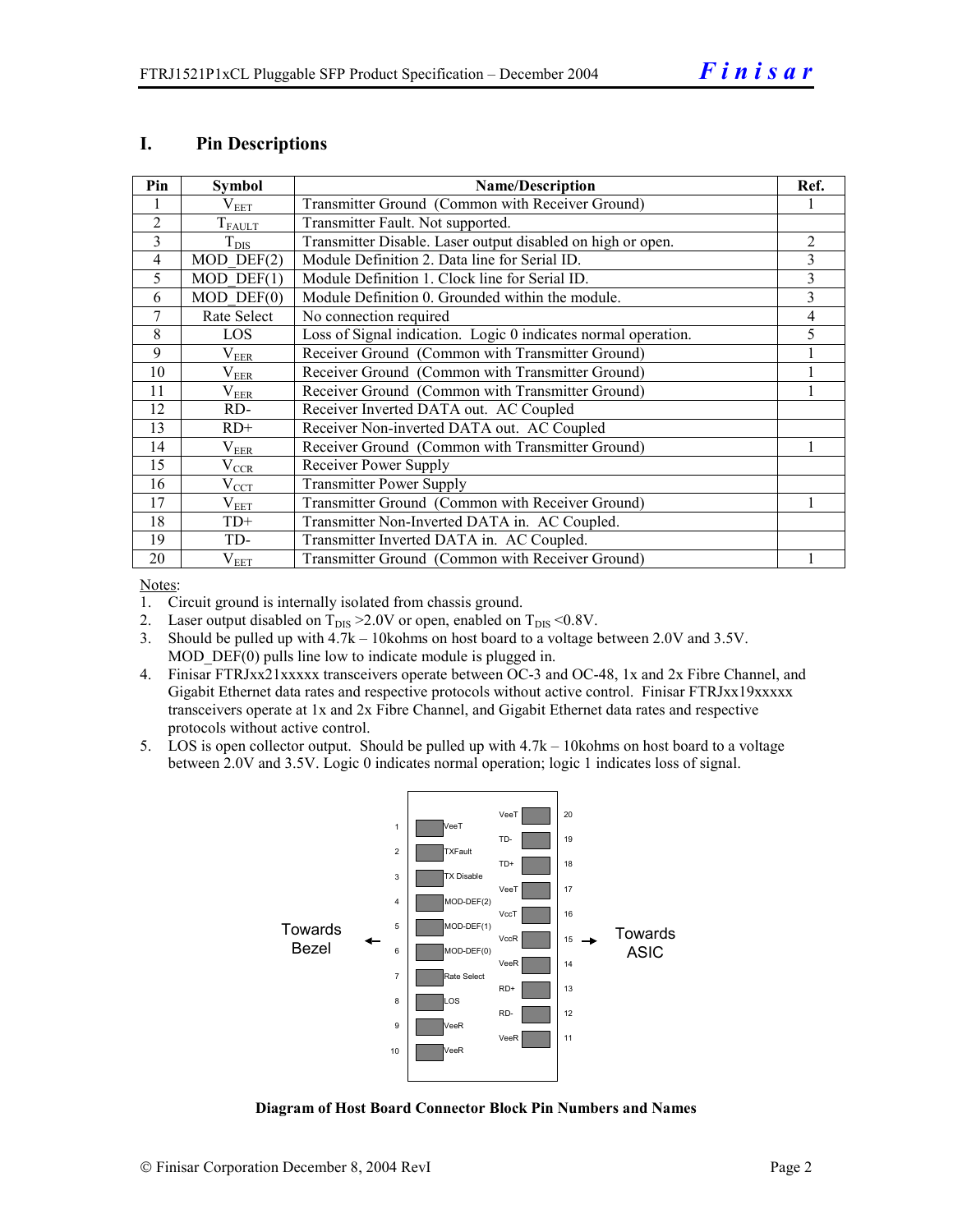#### **II. Absolute Maximum Ratings**

| Parameter                  | <b>Symbol</b> | Min    | <b>Typ</b> | Max | Unit          | Ref. |
|----------------------------|---------------|--------|------------|-----|---------------|------|
| Maximum Supply Voltage     | Vcc           | $-0.5$ |            |     |               |      |
| Storage Temperature        |               | -40    |            |     | $\sim$        |      |
| Case Operating Temperature | OP-           |        |            |     | $\Omega$      |      |
| Relative Humidity          |               |        |            |     | $\frac{0}{0}$ |      |

#### **III.** Electrical Characteristics ( $T_{OP} = 0$  to 70 °C,  $V_{CC} = 3.10$  to 3.50 Volts)

| Parameter                              | Symbol                | Min         | <b>Typ</b> | Max          | Unit         | Ref.           |
|----------------------------------------|-----------------------|-------------|------------|--------------|--------------|----------------|
| Supply Voltage                         | Vcc                   | 3.10        |            | 3.50         | V            |                |
| Supply Current                         | Icc                   |             | <b>200</b> | 300          | mA           |                |
| <b>Transmitter</b>                     |                       |             |            |              |              |                |
| Input differential impedance           | $R_{in}$              |             | 100        |              | Ω            | $\overline{2}$ |
| Single ended data input swing          | Vin, pp               | 250         |            | 1200         | mV           |                |
| Transmit Disable Voltage               | $V_D$                 | $Vec-1.3$   |            | Vcc          | V            |                |
| Transmit Enable Voltage                | $V_{EN}$              | Vee         |            | Vee + $0.8$  | V            | 3              |
| <b>Transmit Disable Assert Time</b>    |                       |             |            | 10           | us           |                |
| <b>Receiver</b>                        |                       |             |            |              |              |                |
| Single ended data output swing         | Vout,pp               | 300         | 400        | 800          | mV           | $\overline{4}$ |
| Data output rise time                  |                       |             | 100        | 175          | ps           | 5              |
| Data output fall time                  | $t_{\rm f}$           |             | 100        | 175          | ps           | 5              |
| LOS Fault                              | $V_{LOS\_fault}$      | $Vec - 0.5$ |            | $Vec_{HOST}$ | $\mathbf{V}$ | 6              |
| <b>LOS</b> Normal                      | $V_{\text{LOS norm}}$ | Vee         |            | $Vee+0.5$    | V            | 6              |
| Power Supply Rejection                 | <b>PSR</b>            | 100         |            |              | mVpp         | $\overline{7}$ |
| <b>Total Generated Reciever Jitter</b> | $J_{RX}p-p$           |             |            | 0.07         | UI           |                |
| (peak to peak)                         |                       |             |            |              |              |                |
| <b>Total Generated Reciever Jitter</b> | $J_{RX}$ rms          |             |            | 0.007        | UI           |                |
| (rms)                                  |                       |             |            |              |              |                |

Notes:

- 1. Non condensing
- 2. AC coupled.
- 3. Or open circuit.
- 4. Into 100 ohms differential termination.
- 5.  $20 80 \%$
- 6. Loss Of Signal is LVTTL. Logic 0 indicates normal operation; logic 1 indicates no signal detected.
- 7. All transceiver specifications are compliant with a power supply sinusoidal modulation of 20 Hz to 1.5 MHz up to specified value applied through the power supply filtering network shown on page 23 of the Small Form-factor Pluggable (SFP) Transceiver MultiSource Agreement (MSA), September 14, 2000.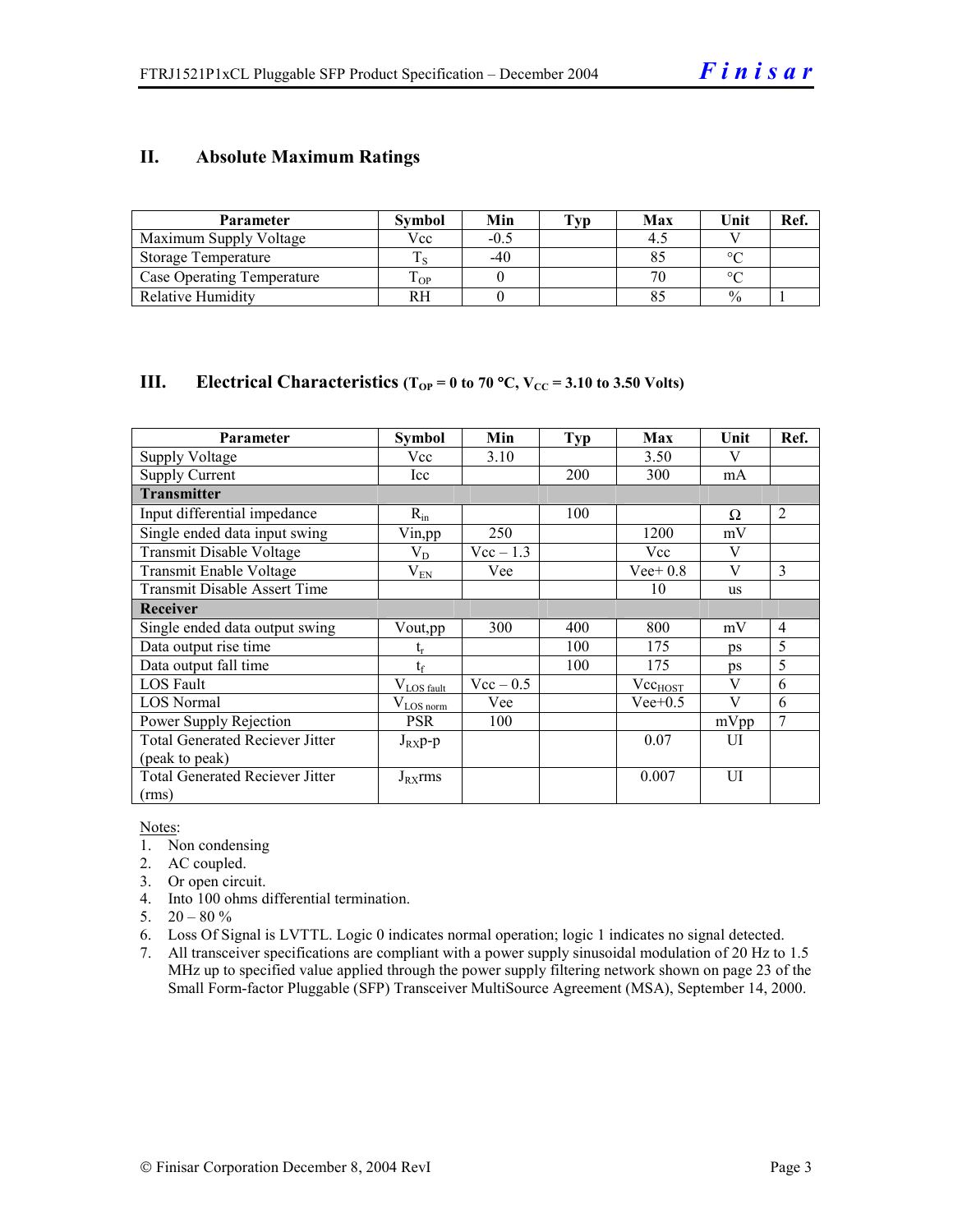| Parameter                                 | <b>Symbol</b>           | Min              | <b>Typ</b> | Max      | Unit           | Ref.                    |
|-------------------------------------------|-------------------------|------------------|------------|----------|----------------|-------------------------|
| <b>Transmitter</b>                        |                         |                  |            |          |                |                         |
| Output Opt. Pwr: 9/125 SMF                | $P_{OUT}$               | $-5$             |            | $\Omega$ | dBm            | 1                       |
| Optical Wavelength                        | λ                       | 1430             |            | 1580     | nm             |                         |
| Spectral Width (-20dB)                    | $\sigma$                |                  |            |          | nm             |                         |
| <b>Optical Extinction Ratio</b>           | ER                      | 9                |            |          | dB             |                         |
| Sidemode Supression ratio                 | $SSR_{min}$             | 30               |            |          | dB             |                         |
| Optical Rise/Fall Time                    | $t_{\rm r} / t_{\rm f}$ |                  |            | 180      | ps             | $\overline{2}$          |
| <b>Relative Intensity Noise</b>           | <b>RIN</b>              |                  |            | $-120$   | dB/Hz          |                         |
| <b>Total Generated Transmitter Jitter</b> | $J_{TX}p-p$             |                  |            | 0.07     | UI             |                         |
| (peak to peak)                            |                         |                  |            |          |                |                         |
| <b>Total Generated Transmitter Jitter</b> | $J_{TX}$ rms            |                  |            | 0.007    | $\overline{U}$ |                         |
| (rms)                                     |                         |                  |            |          |                |                         |
| Receiver                                  |                         |                  |            |          |                |                         |
| Average Rx Sensitivity @ 2.67Gb/s         | $R_{SENS1}$             | $\boldsymbol{0}$ |            | $-18$    | dBm            | $\overline{\mathbf{3}}$ |
| Average Rx Sensitivity @ OC-48            | $R_{SENS1}$             | $\boldsymbol{0}$ |            | $-18$    | dBm            | 3                       |
| Average Rx Sensitivity $\omega$ 2X Fibre  | $R_{\rm SENS2}$         | $\theta$         |            | $-21$    | dBm            | $\overline{4}$          |
| Channel                                   |                         |                  |            |          |                |                         |
| Average Rx Sensitivity @ Gigabit          | $R_{\text{SENS3}}$      | $\theta$         |            | $-22$    | dBm            | $\overline{4}$          |
| Ethernet                                  |                         |                  |            |          |                |                         |
| Average Rx Sensitivity @ OC-12            | $R_{SENS4}$             | $\Omega$         |            | $-22$    | dBm            | 5                       |
| Average Rx Sensitivity @ OC-3             | $R_{SENS5}$             | $-10$            |            | $-23$    | dBm            | 5                       |
| <b>Optical Center Wavelength</b>          | $\lambda_{\rm C}$       | 1270             |            | 1600     | nm             |                         |
| LOS De-Assert                             | LOS <sub>D</sub>        |                  | $-23$      | $-19$    | dBm            |                         |
| <b>LOS Assert</b>                         | LOS <sub>A</sub>        | $-30$            | $-25$      |          | dBm            |                         |
| LOS Hysteresis                            |                         | 0.5              |            |          | dB             |                         |

#### **IV.** Optical Characteristics ( $T_{OP} = 0$  to 70°C,  $V_{CC} = 3.10$  to 3.50 Volts)

Notes:

- 1. Class 1 Laser Safety per FDA/CDRH and EN (IEC) 60825 regulations.
- 2. Unfiltered, 20-80%.
- 3. With worst-case extinction ratio. Measured with a PRBS  $2^{31}$ -1 test pattern interspersed with 72 consecutive ones and 72 consecutive zeros.
- 4. With worst-case extinction ratio. Measured with a PRBS  $2^7$ -1 test pattern.
- 5. With worst-case extinction ratio. Measured with a PRBS  $2^{23}$ -1 test pattern.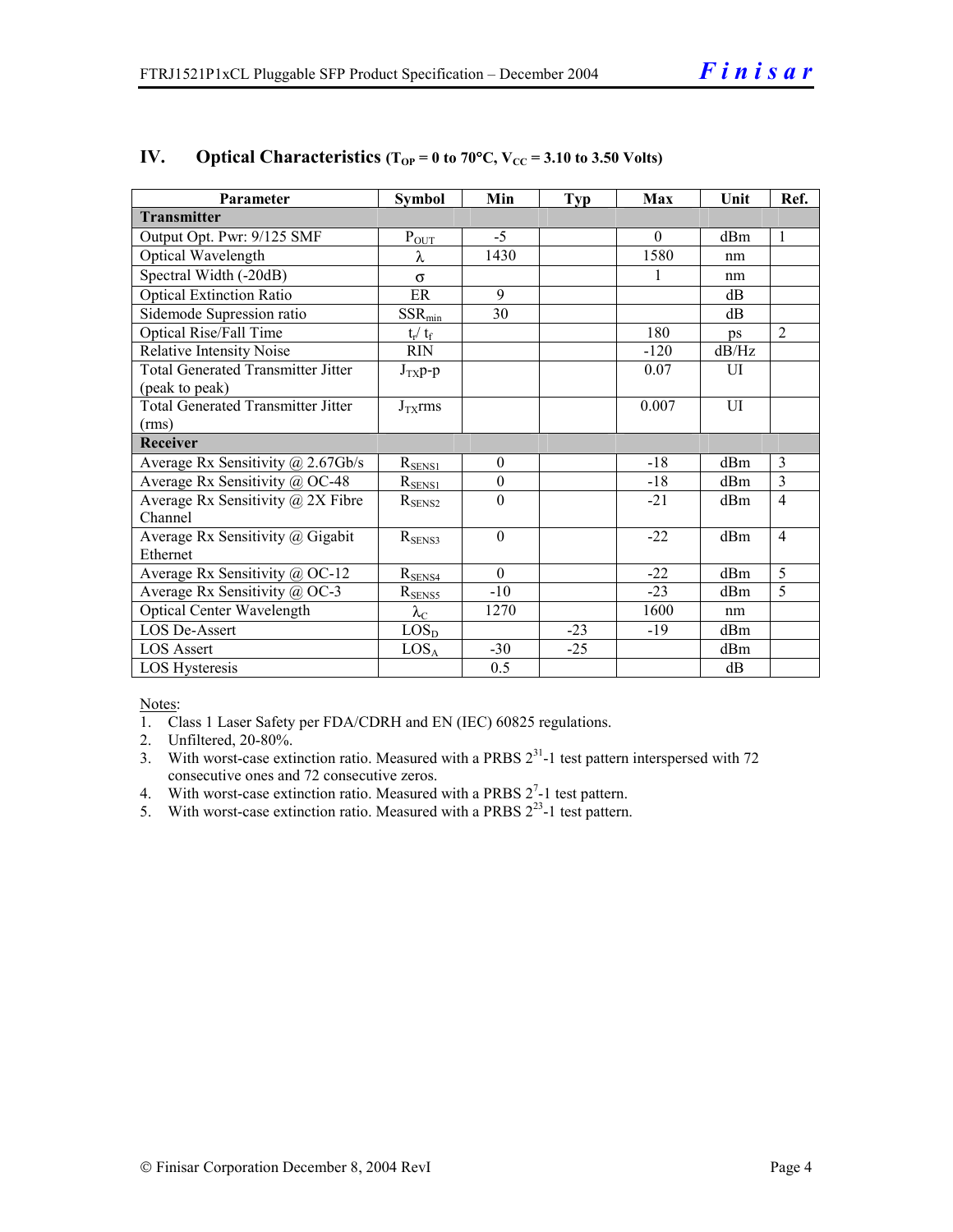#### **V. General Specifications**

| Parameter                            | <b>Symbol</b> | Min | Typ | Max        | <b>Units</b> | Ref.           |
|--------------------------------------|---------------|-----|-----|------------|--------------|----------------|
| Data Rate                            | BR.           | 155 |     | 2667       | Mb/sec       |                |
| <b>Bit Error Rate</b>                | <b>BER</b>    |     |     | $10^{-12}$ |              |                |
| Max. Supported Link Length on        | $L_{MAX1}$    |     | 15  |            | km           | 3              |
| $9/125 \mu m$ SMF @ OC-48            |               |     |     |            |              |                |
| Max. Supported Link Length on        | $L_{MAX2}$    |     | 50  |            | km           | $\overline{4}$ |
| $9/125 \mu m$ SMF @ 2X Fibre Channel |               |     |     |            |              |                |
| Max. Supported Link Length on        | $L_{MAX3}$    |     | 60  |            | km           | 5              |
| $9/125 \mu m$ SMF @ Gigabit Ethernet |               |     |     |            |              |                |
| Max. Supported Link Length on        | $L_{MAX4}$    |     | 60  |            | km           | 5              |
| $9/125 \mu m$ SMF @ OC-12            |               |     |     |            |              |                |
| Max. Supported Link Length on        | $L_{MAX5}$    |     | 60  |            | km           | 5              |
| $9/125$ µm SMF @ OC-3                |               |     |     |            |              |                |

Notes:

- 1. SONET OC-48 IR-2/SDH STM S-16.2, Gigabit Ethernet and 1x/2x Fibre Channel compliant. Compatible with SONET OC-12 and OC-3. Supports FEC at 2.67Gb/s.
- 2. Tested with a PRBS  $2^{31}$ -1 test pattern interspersed with 72 consecutive ones and 72 consecutive zeros.
- 3. Target distances are specified per ITU G.957. A 1dB penalty is included for dispersion. Distances are indicative only. Please refer to the Optical Specifications in Table IV to calculate a more accurate link budget based on specific conditions in your application.
- 4. Attenuation of 0.275 dB/km is used for the link length calculations (per GR-253 CORE). A 2dB penalty is included is included for dispersion. Distances are indicative only. Please refer to the Optical Specifications in Table IV to calculate a more accurate link budget based on specific conditions in your application.
- 5. Attenuation of 0.275 dB/km is used for the link length calculations (per GR-253 CORE). Distances are indicative only. Please refer to the Optical Specifications in Table IV to calculate a more accurate link budget based on specific conditions in your application.

#### **VI. Environmental Specifications**

Finisar SFP transceivers have an extended operating temperature range from 0°C to +70°C case temperature.

| <b>Parameter</b>           | Svmbol          | Min   | $\mathbf{T}_{\mathbf{V}\mathbf{p}}$ | Max | <b>Units</b> | Ref. |
|----------------------------|-----------------|-------|-------------------------------------|-----|--------------|------|
| Case Operating Temperature | $\mathbf{1}$ op |       |                                     | 70  | $\circ$      |      |
| Storage Temperature        | $\pm$ sto       | $-40$ |                                     | 85  | $\circ$      |      |

#### **VII. Regulatory Compliance**

Finisar transceivers are Class 1 Laser Products and comply with US FDA regulations. These products are certified by TÜV and CSA to meet the Class 1 eye safety requirements of EN (IEC) 60825 and the electrical safety requirements of EN (IEC) 60950. Copies of certificates are available at Finisar Corporation upon request.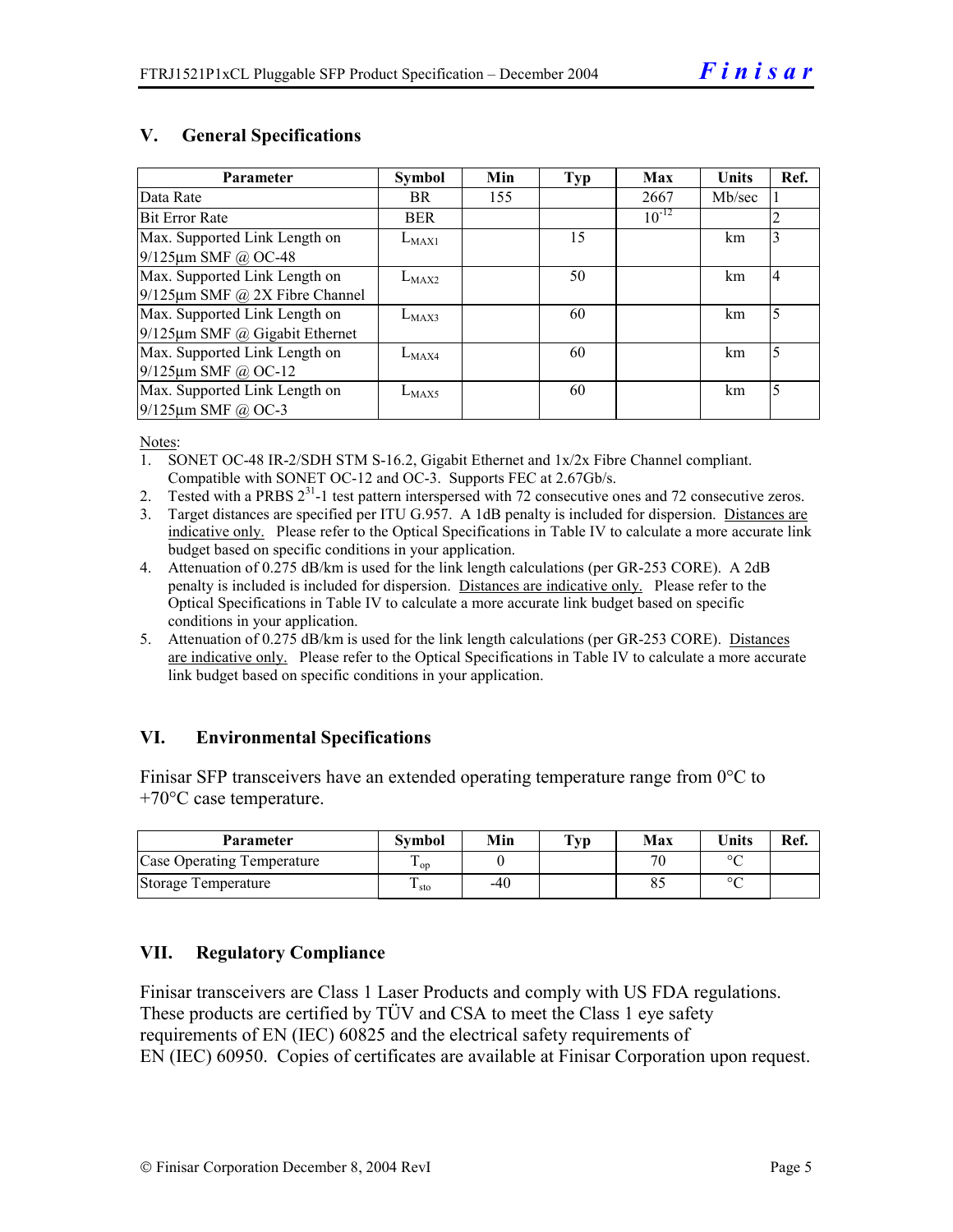#### **VIII. Digital Diagnostic Functions**

Finisar FTRJ1521P1xCL SFP transceivers support the 2-wire serial communication protocol as defined in the SFP MSA<sup>1</sup>. It is very closely related to the  $E^2$ PROM defined in the GBIC standard, with the same electrical specifications.

The standard SFP serial ID provides access to identification information that describes the transceiver's capabilities, standard interfaces, manufacturer, and other information.

Additionally, Finisar SFP transceivers provide a unique enhanced digital diagnostic monitoring interface, which allows real-time access to device operating parameters such as transceiver temperature, laser bias current, transmitted optical power, received optical power and transceiver supply voltage. It also defines a sophisticated system of alarm and warning flags, which alerts end-users when particular operating parameters are outside of a factory set normal range.

The SFP MSA defines a 256-byte memory map in  $E^2$ PROM that is accessible over a 2-wire serial interface at the 8 bit address 1010000X (A0h). The digital diagnostic monitoring interface makes use of the 8 bit address 1010001X (A2h), so the originally defined serial ID memory map remains unchanged. The interface is identical to, and is thus fully backward compatible with both the GBIC Specification and the SFP Multi Source Agreement. The complete interface is described in Finisar Application Note AN-2030: "Digital Diagnostics Monitoring Interface for SFP Optical Transceivers".

The operating and diagnostics information is monitored and reported by a Digital Diagnostics Transceiver Controller (DDTC) inside the transceiver, which is accessed through a 2-wire serial interface. When the serial protocol is activated, the serial clock signal (SCL, Mod Def 1) is generated by the host. The positive edge clocks data into the  $SFP$  transceiver into those segments of the  $E^2$ PROM that are not write-protected. The negative edge clocks data from the SFP transceiver. The serial data signal (SDA, Mod Def 2) is bi-directional for serial data transfer. The host uses SDA in conjunction with SCL to mark the start and end of serial protocol activation. The memories are organized as a series of 8-bit data words that can be addressed individually or sequentially.

For more information, please see the SFP MSA documentation<sup>1</sup> or Finisar Application Note AN-2030.

Digital diagnostics for the FTRJ1521P1xCL are externally calibrated by default.

Please note that evaluation board FDB-1018 is available with Finisar ModDEMO software that allows simple to use communication over the 2-wire serial interface.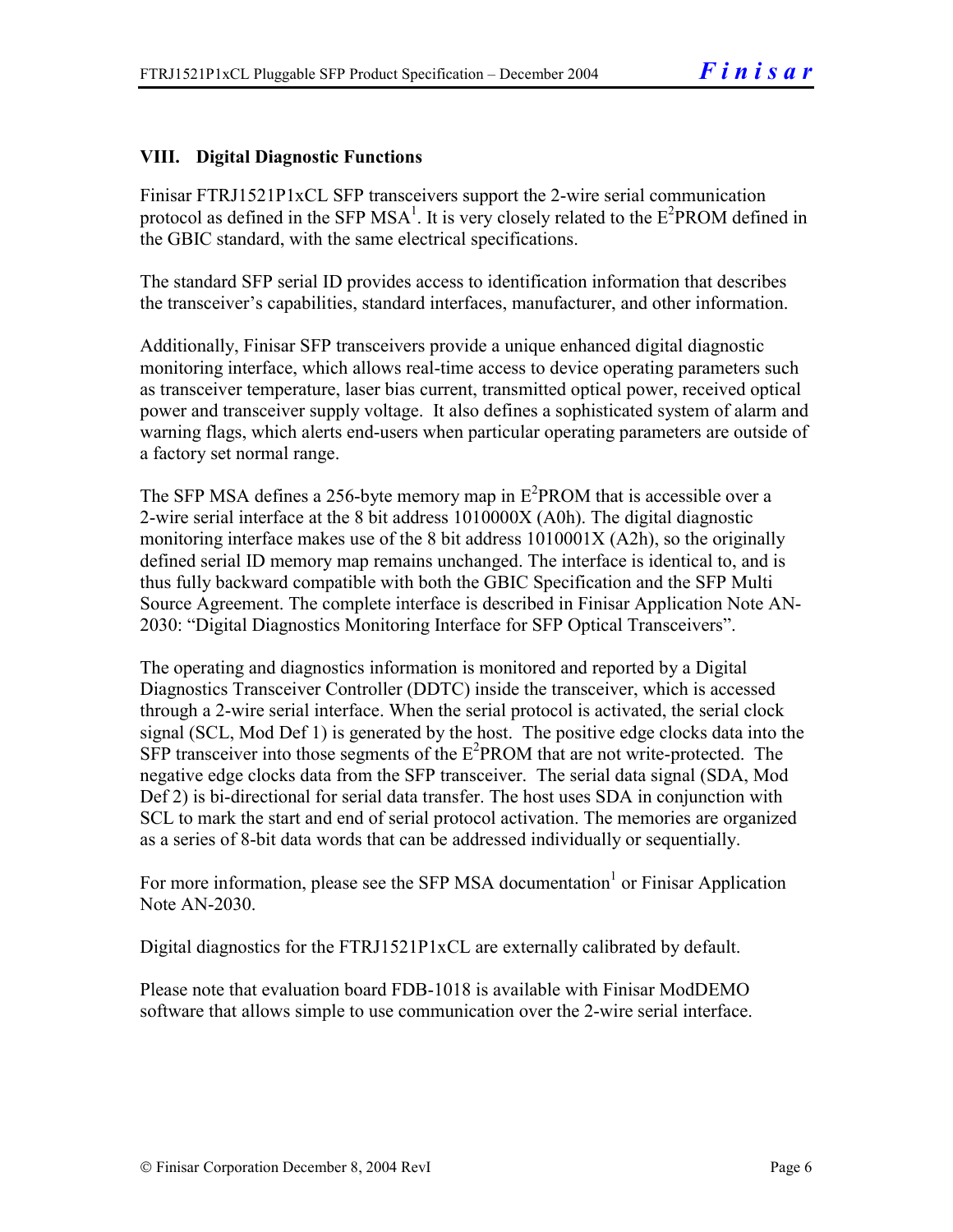#### **IX. Mechanical Specifications**

Finisar's Small Form Factor Pluggable (SFP) transceivers are compatible with the dimensions defined by the SFP Multi-Sourcing Agreement (MSA)<sup>3</sup>.



### **FTRJ1521P1BCL**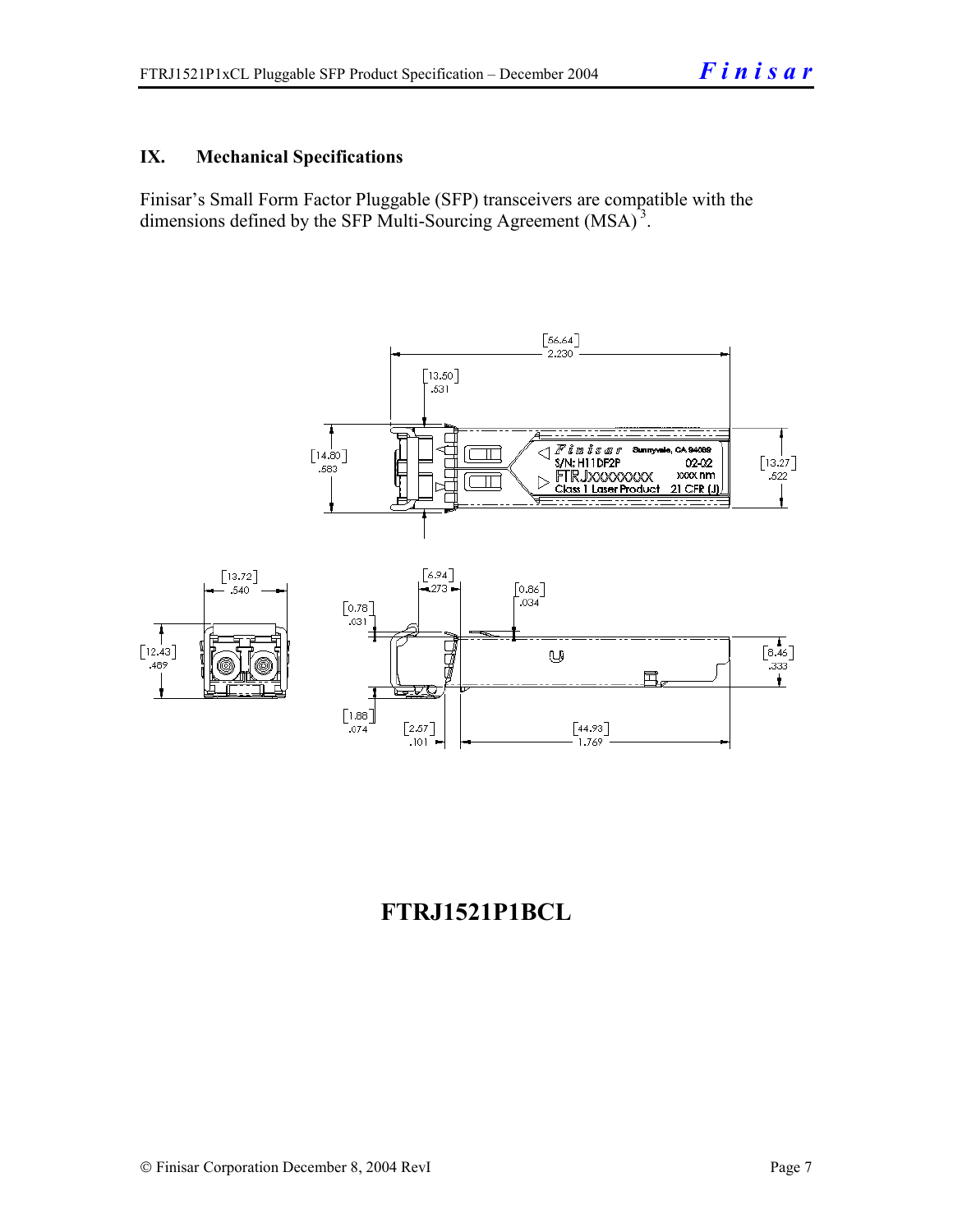



### **FTRJ1521P1WCL**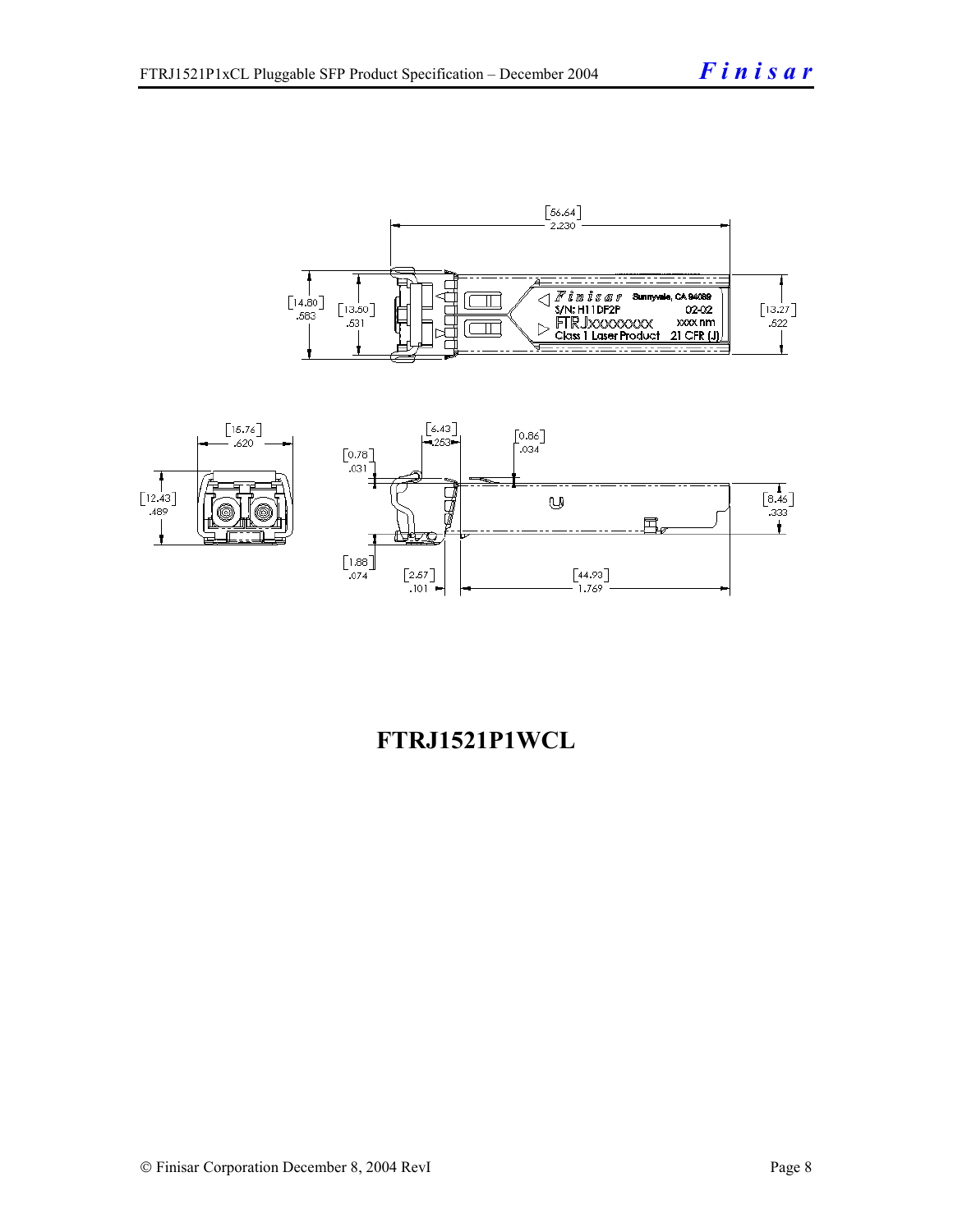#### **X. PCB Layout and Bezel Recommendations**

 $\hat{\triangle}$ Through Holes are Unplated  $\Delta$ atum and Basic Dimension Established by Customer  $\triangle$ Rads and Vias are Chassis Ground, 11 Places

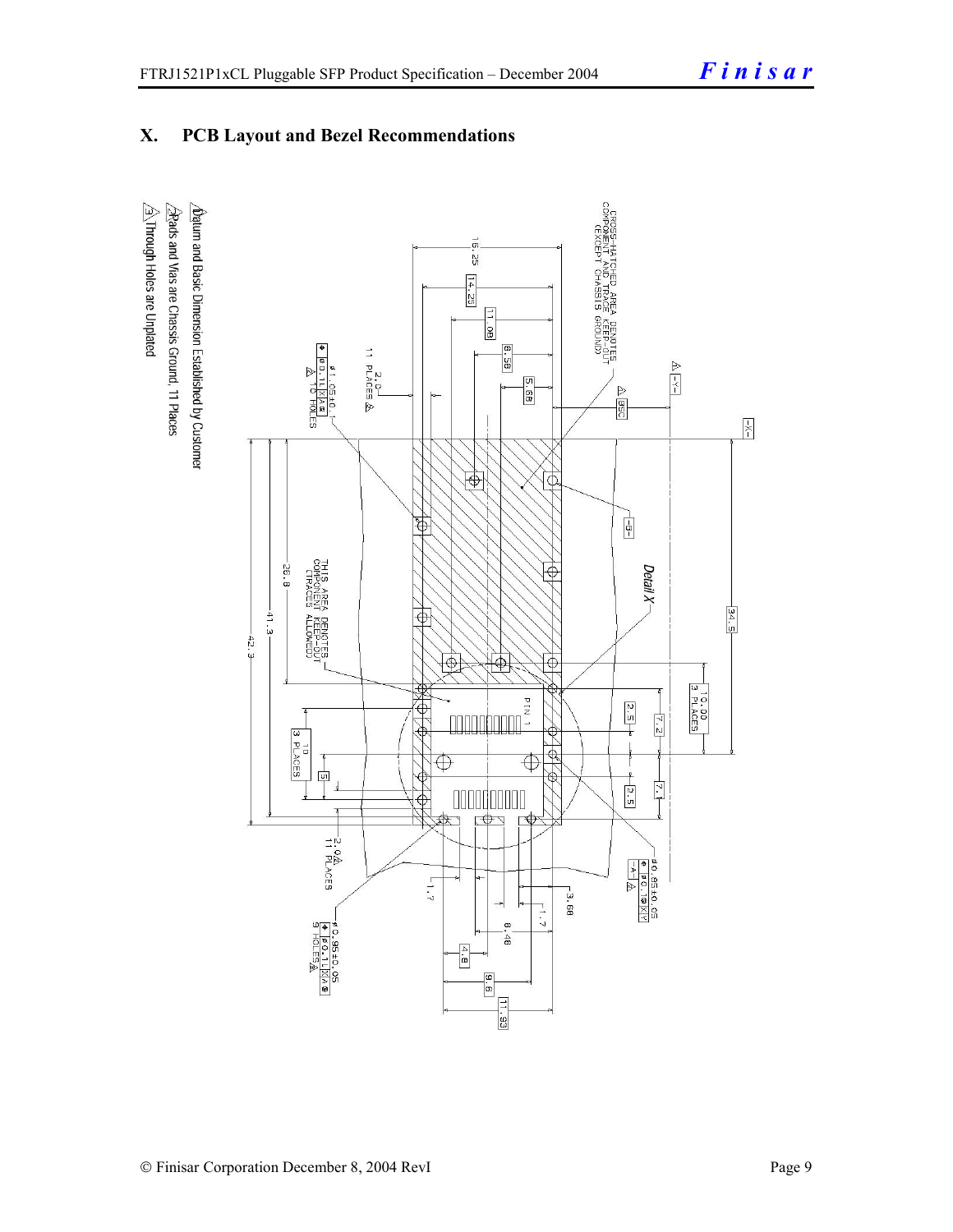

NOTES:

- $\triangle$  MINIMUM PITCH ILLUSTRATED, ENGLISH DIMENSIONS ARE FOR REFERENCE ONLY
- 2. NOT RECOMMENDED FOR PCI EXPANSION CARD APPLICATIONS